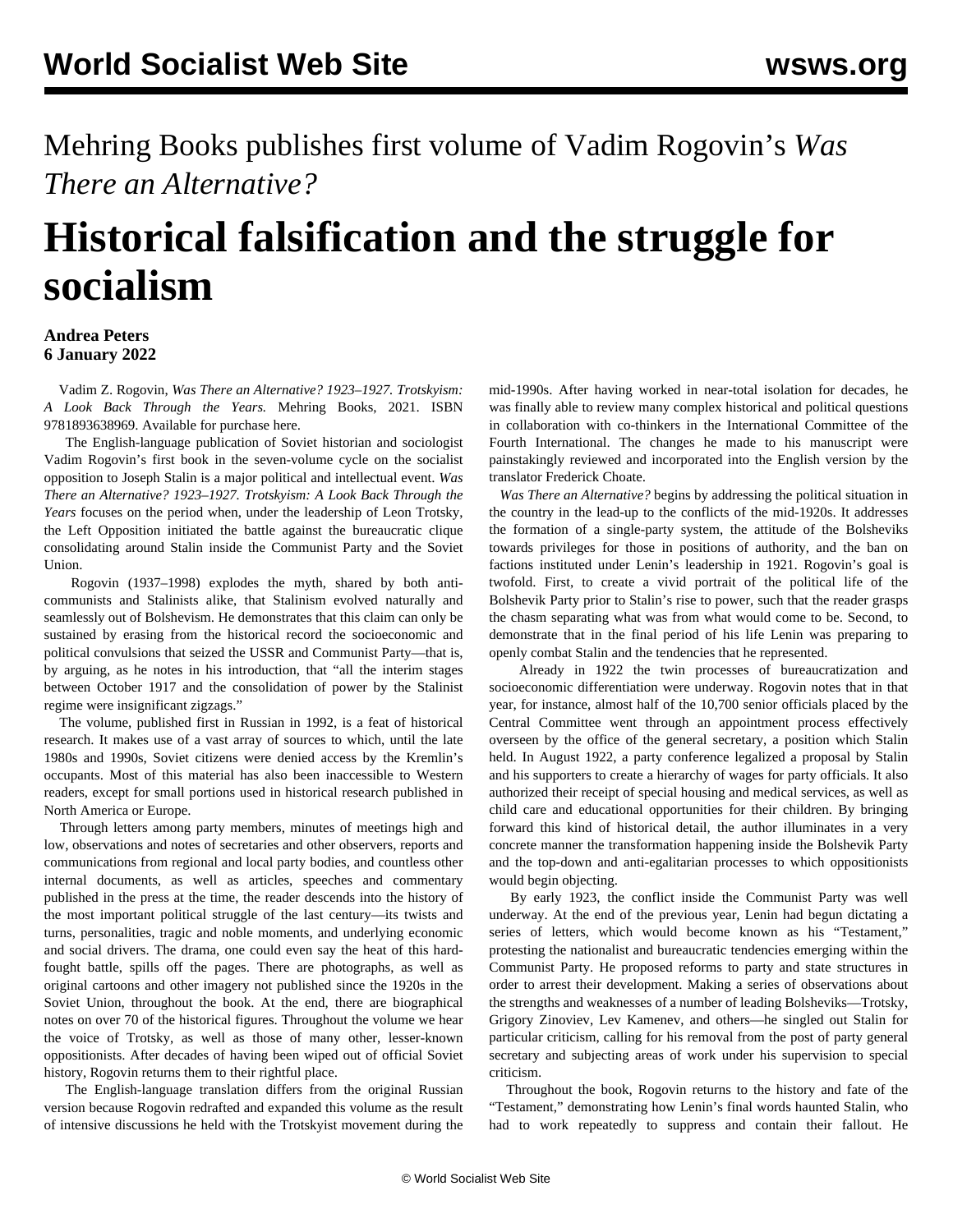convincingly argues that Stalin was guilty of the "psychological murder" of Lenin, who suffered his final stroke shortly after having read a series of party conference resolutions that condemned Trotsky and the Opposition for "petty-bourgeois deviation."

 The author also explores the possibility that Stalin was guilty of the poisoning of Lenin, a conclusion at which Trotsky would arrive. After having improved for many months, the Bolshevik leader's health quickly and inexplicably took a turn for the worse in mid-January 1924, at the moment when, as Rogovin notes, "the main danger for Stalin was not Trotsky … but Lenin." Stalin had both the motive and the means. At the very least, he was delighted by Lenin's departure from history. Stalin's secretary described the general secretary as follows at the time: He "is in a good mood and beaming. At meetings and sessions he puts on a tragically mournful, hypocritical face, makes insincere speeches, and swears with pathos to be true to Lenin. Looking at him, I cannot help but think: 'What a swine you are.'"

 Lenin's death created significant new political challenges for Trotsky, as his opponents felt they had free rein to falsely portray themselves as Lenin's heirs and distort to their advantage pre-1917 differences between Lenin and Trotsky over the nature of the forthcoming Russian Revolution. Trotsky had long insisted, on the basis of his theory of permanent revolution, that the task facing the Russian working class was not just the overthrow of tsarism, but also the overturning of the capitalist order that had taken root in the country and to which the semi-feudal state was deeply tied as part of the global economy. Workers, allied to but standing at the helm of a massive peasant upsurge, would have to fight on the basis of an explicitly anti-feudal, anti-capitalist and socialist program. In contrast, Lenin had argued that the Russian working class and peasantry, united in a "democratic dictatorship" in opposition to the bourgeoisie, had to defeat tsarism and doggedly fight for their class interests, but would as of yet "not be able to touch (without a whole series of transitional stages of revolutionary development) the foundations of capitalism." In April 1917, Lenin abandoned this position and came over to that of Trotsky. In doing so, he waged a political struggle against forces within his own party—among them, Stalin, Kamenev and Zinoviev—who, in essence, clung to illusions in bourgeois rule. This political history underlay the conflicts of the 1920s.

 Rogovin insists that by the time Lenin died in January 1924, Trotsky had already made a key error: in early 1923 he did not make his criticisms of party policy known outside the Politburo. In a chapter titled "Trotsky's Mistake," Rogovin argues the co-leader of the 1917 revolution lacked "resolve." Here, the author underestimates the complexities facing political leaders navigating an inner-party situation and historical conjuncture in which contradictory tendencies have emerged and the prospects for their future evolution are as of yet extremely unclear.

 By the start of 1923, the "Georgian Incident," which Rogovin discusses in his book, had revealed sharp divisions within the party over Soviet nationalities policy and Great Russian chauvinism. There were disagreements over the dangers involved in the New Economic Policy, which Lenin had spearheaded as a necessary political concession. The 1921 ban on the creation of formal factions inside the party added another complex dimension to the situation. But there was also the prospect that a revolution in Germany would fundamentally transform the world situation, break the USSR out of its isolation, and give Soviet workers renewed revolutionary strength. It was also entirely possible that Lenin would recover, return to political life, and unleash the "bomb" against Stalin that, according to Lenin's private dictations, he was preparing for the 12th Party Congress. The situation was on a knife's edge.

 Lenin's absence was used in 1923-1924 by Stalin and his allies, Zinoviev, and Kamenev—two old Bolsheviks with whom the General Secretary had formed an illegal "triumvirate"—to cement their authority. This faction, which was later transformed into a cabal of "Seven" whose members met secretly to work out their own agenda, used every trick in the book. But their maneuvers, demagogy, stacking the decks at party votes, and manufacture of the charge of "Trotskyism" failed to resolve the situation decisively in their favor. What becomes very clear from Rogovin's account is the fact that the machinations and secrecy of the Stalin faction were symptomatic of its underlying instability. Zinoviev, for instance, insisted that he and his co-conspirators had to meet behind closed doors—in particular, without Trotsky—so that they could "vacillate" among themselves. They could not confront his criticisms head on.

 Rogovin details these criticisms, and those of other Left Oppositionists, throughout the book. Particularly with regards to domestic policies and the issue of inner-party democracy, his summary is penetrating. His use of primary source material is particularly effective, as we hear in Oppositionists' own words their ferocious objections. As he documents both the content and form of the unfolding political conflict, Rogovin draws out the connection between Trotsky's and the Left Opposition's criticisms and the major problem confronting the USSR—how a backward and by then politically isolated country, catapulted into the future by socialist revolution but with a small industrial base that had been decimated by war and a vast and primitive peasant economy, could mobilize resources, develop and hold out against the surrounding capitalist states. His account is both complex and lucid.

 The volume examines how, having no real answer to the critique of Trotsky and the Left Opposition, and beset by crises provoked by its own policies, the Stalin faction responded with efforts to undermine Trotsky's authority, politically and organizationally. Rogovin's work is extremely valuable in terms of illuminating the methods used in this political skullduggery.

 The cabal took control over Lenin's archive. It transferred people close to Trotsky out of leading positions in the Red Army. On the grounds of reviewing those party members who were not "workers from the bench," it carried out a purge of 5,763 members in a campaign "conducted with particular severity in those organizations which had passed resolutions favoring the Opposition." It maneuvered to ensure that at the 13th Party Congress in May 1924 no Oppositionists had deciding votes, and leading associates of Lenin—"even Trotsky, Radek, Rakovsky, and Piatakov, as members of the CC [Central Committee], were admitted to the congress merely with a consultative vote." It lied to the Soviet masses by printing false ballot counts so as to make it appear that there was little support for the Opposition more broadly in the party.

 In discussing the central political problem facing the Stalin faction, Rogovin quotes French Communist Party leader Boris Souvarine, who, speaking quite bluntly in 1924, observed, "The great majority of the working class is Trotskyist." Despite all the attacks, Souvarine continued, "Trotsky's popularity continued to grow, as his lengthy speeches before diverse audiences sent his listeners into raptures. It was often said that only Trotsky offers new ideas, that only he has studied an issue seriously, etc. This attitude towards him was quite striking against the background of indifference, if not contempt, which greeted the banalities and trivialities that filled the pages of *Pravda*."

 The quote from Souvarine is only one of many that readers will find in the volume that addresses the attitude of the broad masses towards Trotsky, and the receptivity within the party, as well as the Comintern, to his positions. Speaking of the impact in 1924 of the publication of *Lessons of October*, Trotsky's blistering critique of the failure of the Soviet Communist Party to correctly orient its German comrades as they faced an immediate revolutionary situation in their country in 1923, one communist wrote, "'The Lessons of October' have become a battle cry—the workers do not believe that Trotsky could oppose Leninism."

 By mid-1926, Rogovin explains, more than half of those Bolsheviks who had been elected to the Central Committee of the party in 1918, 1919 and 1920 had joined the Opposition. Zinoviev and Kamenev, who had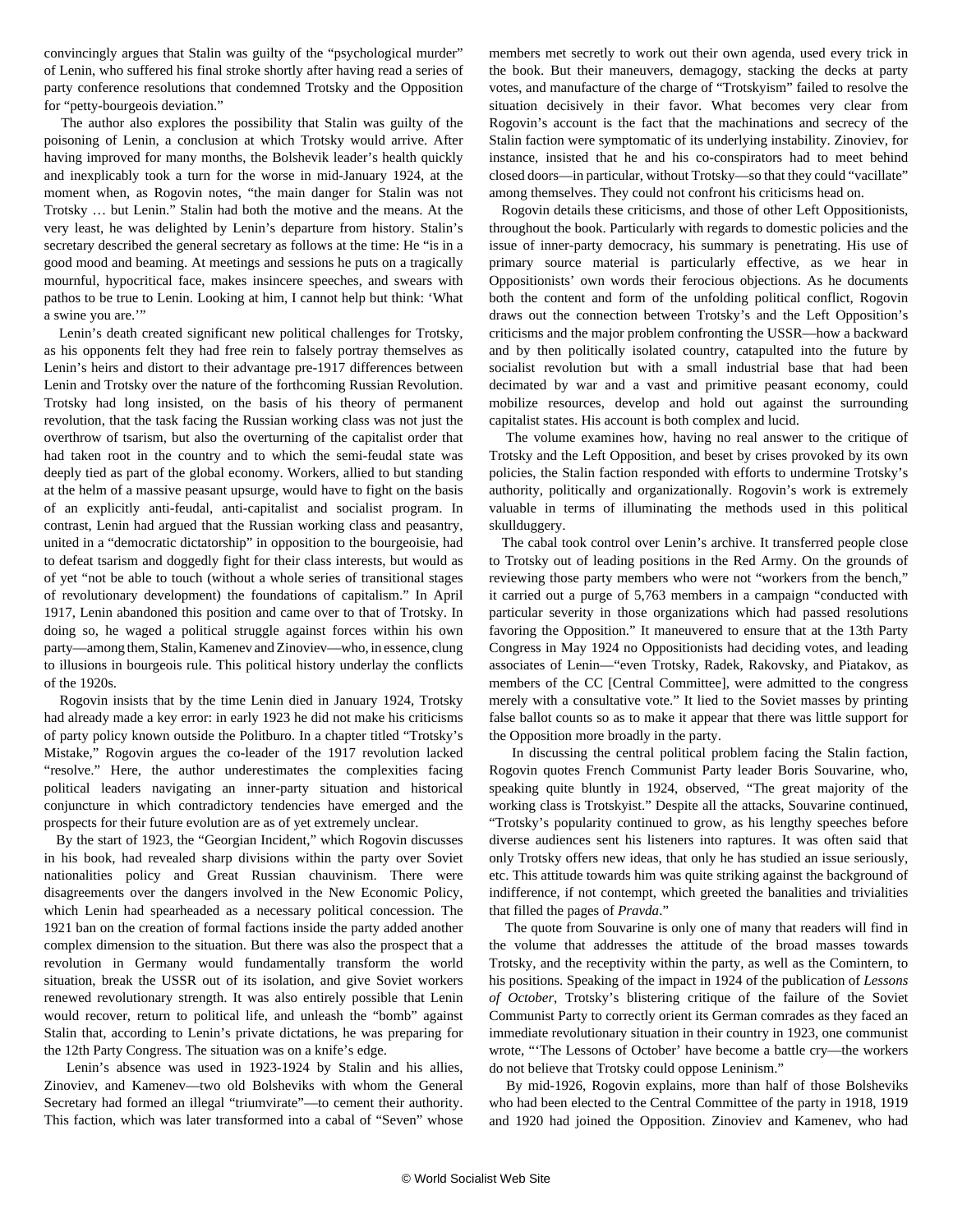been Stalin's henchmen and leading architects of the assault on the Opposition, finally became so horrified over what they had wrought that they formed an alliance with Trotsky. The author's account of their criminal and tragic role fills the reader with foreboding; both Zinoviev and Kamenev would be tried and executed during the Great Terror. In 1927, after both broke with the Opposition and returned to the ruling faction, Zinoviev, referring to his past loyalty, asked Stalin, "Does Comrade Stalin know what gratitude is?" And Stalin replied, "It's an illness that afflicts dogs."

 *Was There an Alternative?* notes how the nationalist and right-wing economic policies pursued under Stalin's leadership produced disaster over the course of 1926-1927. The British working class was sold out by Stalin, who chose cooperation with the British trade unions over any independent struggle for political power by the masses. In China, the Communist Party was butchered by the Kuomintang (KMT) after having been instructed by Moscow to forge an alliance with it. Neither agriculture nor industry had recovered to their pre-war levels, and the country's per capita national income stood at just 80 to 85 percent of that in 1913. The richest 4 percent of peasants controlled one-third of all agricultural machinery. The proletariat's wages had stagnated and millions were unemployed. A full-blown grain crisis ultimately developed, with the state unable to buy enough food to feed the cities. Within this context, the Opposition's program was finding a hearing. Meetings, by now unsanctioned, started taking place in Moscow and Leningrad. Thousands attended.

 Precisely because Stalin and his backers had no solution to the economic problems facing the USSR or answers for their critics, they had to drive the Opposition into illegality. Over the course of 1926 and 1927, the party membership was flooded with new and inexperienced recruits. Meetings at which, in principle, party policy should have been discussed more broadly in the membership were held less frequently. The charge of "Trotskyism" intensified. Oppositionists' statements were edited for distribution in such a manner that their positions could not be fully known and votes for representatives to party bodies occurred before their platforms were distributed.

 Trotsky and Kamenev were removed from the Politburo and Zinoviev as chair of the Comintern, and all three would shortly be expelled from the party. Charges of "disorganizing behavior" and "factionalism" were leveled against their supporters at party meetings. Anti-Semitism—Trotsky, Zinoviev and Kamenev were all Jewish—was encouraged. At the 15th Party Congress in December 1927, crude and stupid interruptions from the audience drowned out the speeches of Oppositionists. We see here the destruction of the political culture of the Bolshevik Party.

 Rogovin's account is extraordinary. The partisan reader will wish that he or she could descend into this history and stand on the side of the defiant. Rogovin himself clearly felt similarly, and one gets the sense that at moments when he argues that Trotsky made one or another mistake by not speaking out soon or sharply enough against his opponents, it is because Rogovin understood that the fate of the revolution depended on the outcome of this battle. Nothing was foreordained.

 The circumstances of Rogovin's intellectual isolation imposed certain limits on his research—limits that he was overcoming, in collaboration with the International Committee of the Fourth International, when his life was tragically cut short by cancer. While there is valuable material in the volume on the impact of Stalinism on some sections of the Comintern, such as the Polish Communist Party, the work focuses on the situation inside the Soviet Union.

 Rogovin's knowledge and understanding of the consequences of "socialism in one country" around the world and the battle with the Left Opposition outside the borders of the USSR was still developing. He had far less access to primary and secondary source materials on this subject. His discussion of international issues is brief and, particularly with regards

to the political conflict over events in Germany in 1923, a bit confusing. When he delves into the question of Stalin's "socialism in one country" and the prospects for world revolution, his characterization of the global situation, particularly after World War II, is one-sided. He overestimates the stability achieved under American hegemony and the scale of the capitalist class's concessions and reforms. He incorrectly states that Trotsky believed socialist revolution in the US "in the foreseeable future was not realistic."

 These limits notwithstanding, Rogovin's seven-volume cycle is unique in the historiography of the rise of Stalin and Stalinism. For this reason, it has been passed over in near-total silence by academics. His research stands in opposition to that of a long list of scholars, who, from one vantage point or another, have alternately argued that the Trotsky-Stalin conflict was little more than a tempest in a teapot, that Stalinism was a manifestation of deep-seated sentiments within the Soviet masses, or that the real alternative to Stalin was not Trotsky and the Left Opposition but the right wing of the party grouped around Nikolai Bukharin—or some combination of all three.

 Stalin hagiography and Trotsky hatred intermingle in all of this. There are many differences among them, but the work of scholars like Sheila Fitzpatrick, J. Arch Getty, Stephen F. Cohen, Stephen Kotkin, Robert Service, Ian Thatcher and others, share one trait: the refusal to recognize Trotsky and the Left Opposition as the socialist alternative to Stalinism, the embodiment of the revolutionary strivings of the working class and a political force whose victory was an objective possibility.

 Rogovin does not hide his political sympathies. He is forthright with his readers. His work achieves historical objectivity not by assuming a false pretense of indifference to the events under his review, but by revealing the social and class forces underlying the political conflicts raging within the Communist Party in the 1920s. The brutality of Stalinism was driven by the intensity and ferocity of the nationalist bureaucratic reaction to the working class and its revolutionary aspirations, its fight for human equality. Trotsky and the Left Opposition represented this class and its sentiments. For all the victims chewed up by the bureaucratic machine, they were always the main object of Stalinism's repressions. Rogovin is the only historian who has thoroughly understood this.

 The dominant trends of Russian and Soviet historiography of the past 40 years emerged in an epoch of political reaction. Rogovin wrote this work as the Communist Party was in the process of dissolving the USSR and stealing everything that was and was not nailed down. Grotesque celebrations of the alleged virtues of inequality as a new form of "social justice" filled the press, many penned by fellow Soviet intellectuals who anticipated they themselves would get more. Rogovin's concentration on inequality and bureaucracy in the conflicts of the 1920s was as much an insight into the late Soviet present as it was the early Soviet past.

 In his Introduction, the author argues that "incorrect notions of true facts"—"the tendentious over-emphasis and interpretation of certain historical facts and the suppression of others"—are not "so much the result of sincere error, as much as the conscious or unconscious fulfillment of political demands." Historical falsification, he insists, is "an ideological weapon to deceive people in order to carry out reactionary policies." Thus, the restoration of capitalism in the Soviet Union by the Stalinists, with all the social destruction it wrought, demanded new lies and new distortions about the socialist opposition, about the differences between the revolution's progenitors and its butchers.

 Today, as social inequality reaches heights never before witnessed, new falsifications are appearing. In the United States, American history is being subjected to a racialist reinterpretation that denies class as the fundamental dividing line in society and rejects that there was anything progressive about the American Revolution and the Civil War. In Germany, the crimes of Hitler and the Nazis are being whitewashed, as farright politics surge forward. In the Philippines, it is the crimes of